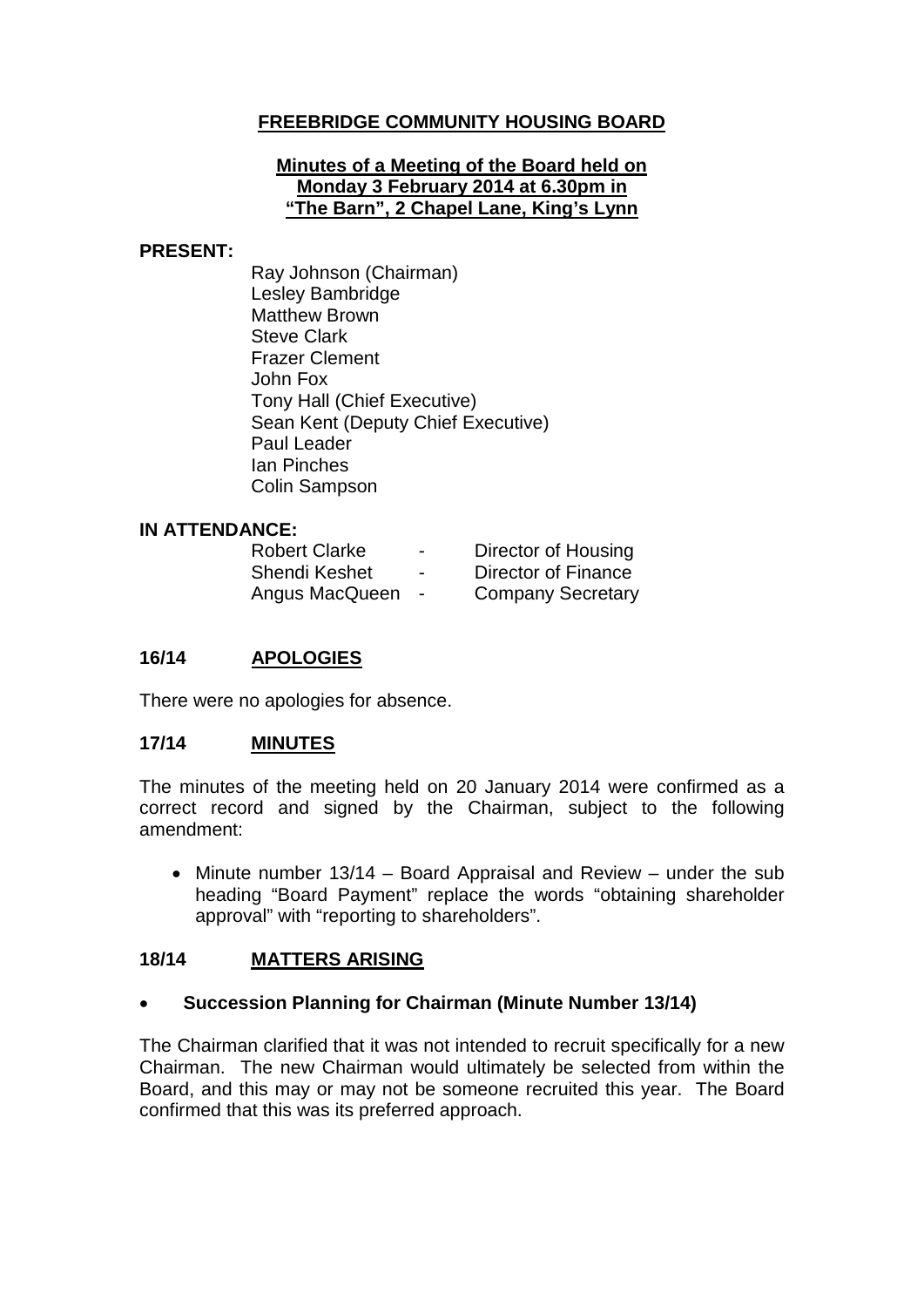# **19/14 DECLARATIONS OF INTEREST**

Ian Pinches declared an interest in the issue to be raised under Any Other Business regarding the nomination of an Appointed Governor to the Governors' Council of the Queen Elizabeth Hospital Trust (minute number 37/14(c)), as he was a Board Member of the Trust. The Board was content that he should remain in the room for the item, but he did not vote.

### **20/14 CHAIRMAN'S UPDATE**

The Chairman said that, in addition to his weekly meetings with the Chief Executive, he and the Company Secretary had met with their counterparts at the Queen Elizabeth Hospital Trust on 22 January 2014, to discuss the possibility of Freebridge making an appointment to the Trust's Governors' Council. Ian Pinches, who was on the Boards of both Freebridge and the Hospital Trust, had also attended the meeting. The Chairman would be raising the appointment under Any Other Business. He had also taken the opportunity at the meeting to discuss with the Trust possible joint working around accommodation.

The Chairman advised that he would be attending the following engagements during February 2014:

| 10 February | Board Time to Think training                                                                                                                 |
|-------------|----------------------------------------------------------------------------------------------------------------------------------------------|
| 11 February | West Norfolk Partnership leaders meeting                                                                                                     |
| 13 February | Board fraud prevention briefing                                                                                                              |
| 14 February | Housing association Chairs' meeting organised by                                                                                             |
|             | the National Housing Federation and to be<br>attended by Julian Ashby, Chairman of the Homes<br>and Communities Agency Regulation Committee, |
|             | and by a Member of Parliament                                                                                                                |
| 26 February | Times Top 100 Employers awards evening in<br>London                                                                                          |

The Chairman also explained that he had had to give apologies for the  $e^2$ Joint Members Group meeting on 11 February, owing to a hospital appointment.

### **21/14 CHIEF EXECUTIVE'S UPDATE**

The Chief Executive said that, as it was only two weeks since the last Board meeting, he had no issues on which he needed to update the Board, other than those included on the agenda.

### **22/14 FINANCIAL PLAN UPDATE 2014/15**

The Director of Finance presented a report which sought approval for the revised 30-year Financial Plan and its assumptions.

The Director of Finance said that the intention was that the Plan should provide a balance between prudence on assumptions and achieving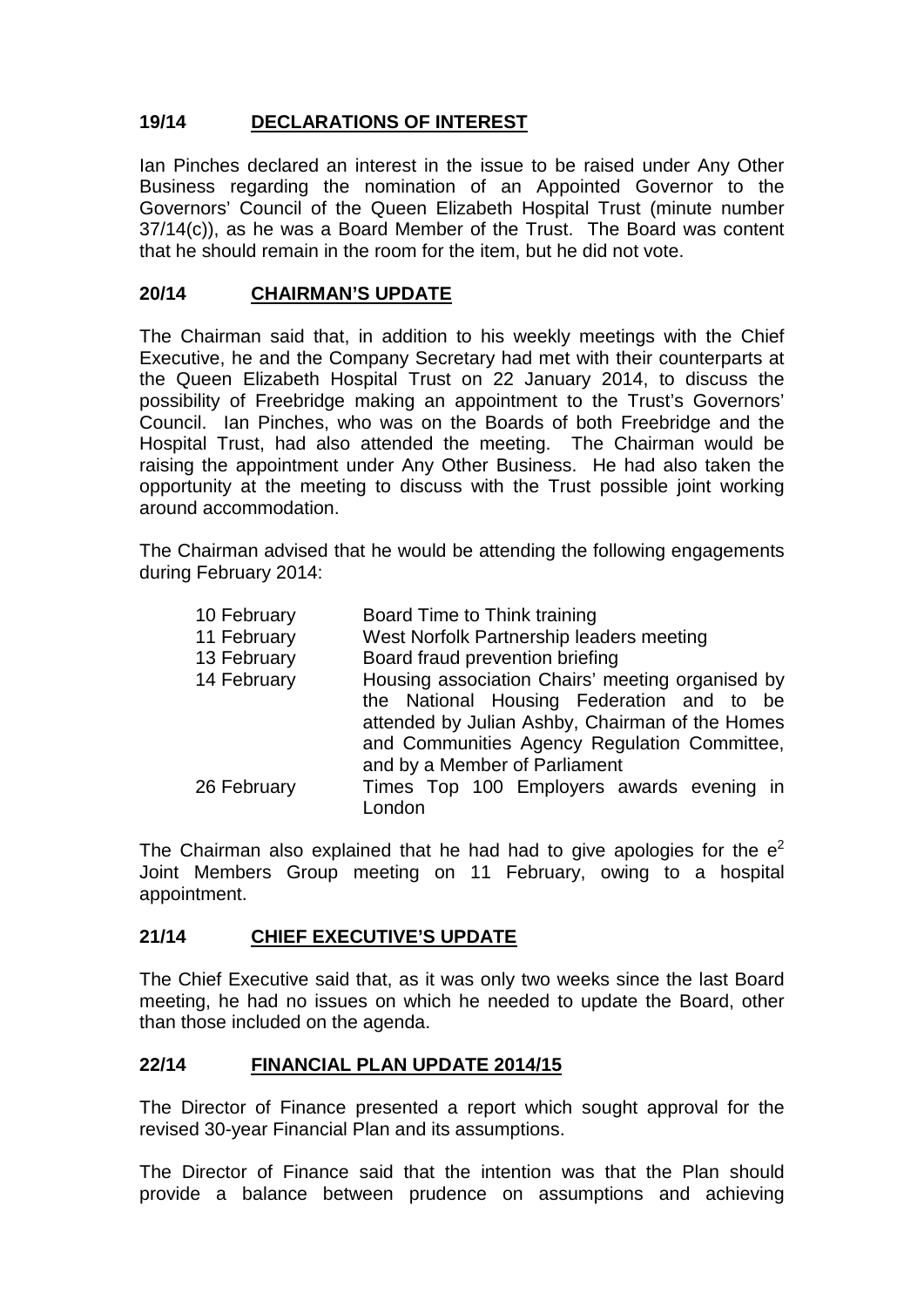objectives and key projects. The Plan included a shift in peak debt from 2016 to 2018. It had been externally validated by two different consultants, and initial indications were that it would be accepted by the funders, although this would depend on Credit Committee approval.

The Director of Finance stated that the Regulator was keen to ensure that associations considered multiple risks. Accordingly, she would be running multiple sensitivities on the Plan. In response to a request, she undertook to present the results of this exercise to the Board.

In answer to questions, the Director of Finance and the Deputy Chief Executive made the following points:

- Sensitivities would be run on the Plan in respect of there being more Right To Buy sales than anticipated, and the results fed back to the Board.
- Not doing development would, if anything, have a positive impact on the Plan.
- The development programme was operated on a six to seven years rolling basis, and so development beyond that time could not be detailed at this stage.
- It was not anticipated that the funders would make any significant changes to covenants or increase costs.
- Credit Committee approval normally took two to three months to come through.

### **RESOLVED:**

- 1) That the revised Financial Plan be approved.
- 2) That the next actions be noted as follows:
	- review the VAT shelter position
	- refinancing strategy
	- update development appraisal model.

### **23/14 PLAXTOLE HOUSE UPDATE**

Confidential item

### **24/14 PENSION OVERVIEW – LOCAL GOVERNMENT PENSION SCHEME 2014**

Confidential item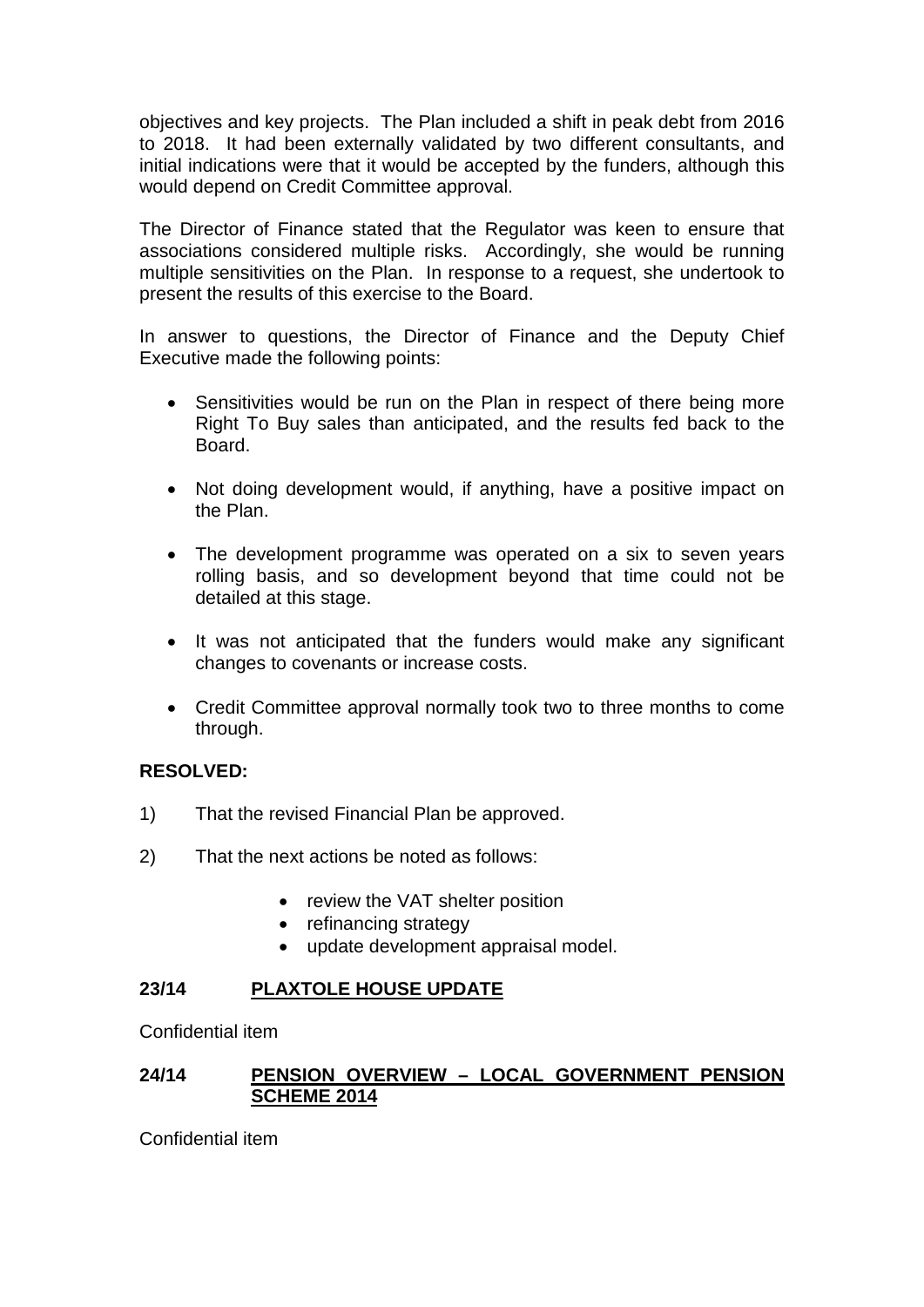# **25/14 THE LIVING WAGE**

The Deputy Chief Executive presented a report which described Freebridge's adoption of the Living Wage, in replacement of the Minimum Wage.

The Deputy Chief Executive explained that, although the report contained recommendations, these had already been approved by the Chief Executive under delegated authority, following consultation with Management Team. The report was being presented to the Board for information. Specifically, the Board was asked to note that all Freebridge posts would move to the Living Wage within six months and that no future Freebridge appointments would be made below the Living Wage.

In answer to a question, the Deputy Chief Executive said that the move from the Minimum Wage to the Living Wage would take place over six months, to allow two of the four postholders affected to complete their induction periods.

It was pointed out that the Living Wage could rise in the future to the point that additional Freebridge posts would require pay increases. This would be unlikely to have a significant financial impact on Freebridge, but the position could be reviewed if necessary.

The Board noted the report.

### **26/14 GOVERNANCE IMPROVEMENT ACTION PLAN**

The Board considered a report which set out the Governance Improvement Action Plan following the recommendations arising from the Board appraisal and review process held in November 2013.

**RESOLVED:** That the Governance Improvement Action Plan, as attached at Appendix 1 to the report, be approved.

### **27/14 APPOINTMENT OF SHAREHOLDERS**

The Board considered a report which listed applications for tenant shareholding.

**RESOLVED:** That the applications for tenant shareholding set out in Appendix 1 to the report be approved.

### **28/14 FRAUD ACTION PLAN UPDATE**

The Board received a report which provided a progress update on the Fraud Action Plan. The Chairman thanked the staff team for their hard work in addressing the situation of fraud that had occurred. He highlighted that fraud prevention briefings for staff and the Board would be held on 13 February 2014.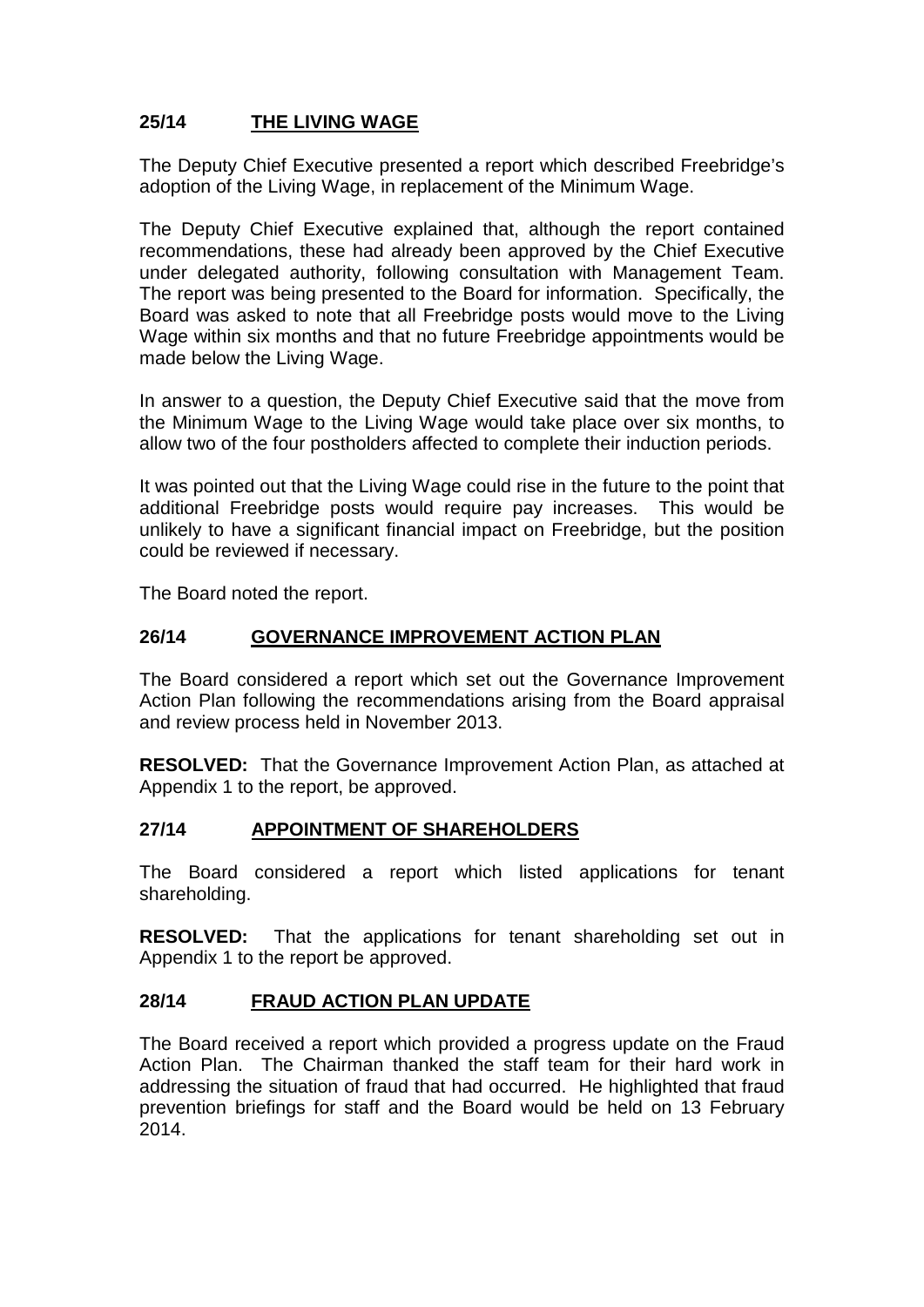The Deputy Chief Executive advised that a progress update would shortly be sent to the Regulator. Meanwhile, the staff disciplinary process had concluded.

The Board noted the report.

### **29/14 OPERATIONS PERFORMANCE OVERVIEW**

The Director of Housing presented the Operations Performance Overview report for the quarter ending 31 December 2013. He advised that the report had been considered by the Tenant Panel on 31 January 2014. The Panel had confirmed that it liked the layout of the report, and had been pleased to note that the large majority of complaints were resolved at an early stage.

It was highlighted that the average re-let time had risen from 10 to 15 days during December 2013. The Director of Housing explained that this appeared to be largely the result of two long-term empty properties being let, which had affected the figures. The aim was to return to the target of 10 days by the end of the current financial year. In order to further improve relet times, the Director of Housing was looking at the practicalities of allowing tenancies to start on any day of the week, rather than just on Mondays as at present. The advertising of properties in the Juniper House window had also been started. Meanwhile, discussions were being held with West Norfolk Homechoice, as no nominations had been received in the past week, despite seven Freebridge properties being placed with them. The number of refusals had risen; this appeared to be largely the result of difficult-to-let flats at North Lynn, and was being investigated.

It was pointed out that sickness absence performance had improved, but the costs of sickness absence had risen. The Deputy Chief Executive responded that this was the result of two middle managers being on long-term sick leave.

The Board was pleased to note that the number of properties without a gas servicing certificate remained at zero and acknowledged the hard work that was required to achieve this figure.

The Board highlighted the significant amount of compliments listed in the report.

The Chief Executive advised that one particularly complicated complaint was now being considered by the Ombudsman following referral by the complainant.

The Board noted the report.

### **30/14 FINANCE AND HUMAN RESOURCES QUARTERLY MANAGEMENT REPORT**

The Director of Finance presented a report which provided financial information for the quarter ending 31 December 2013, together with Human Resources key performance indicator information.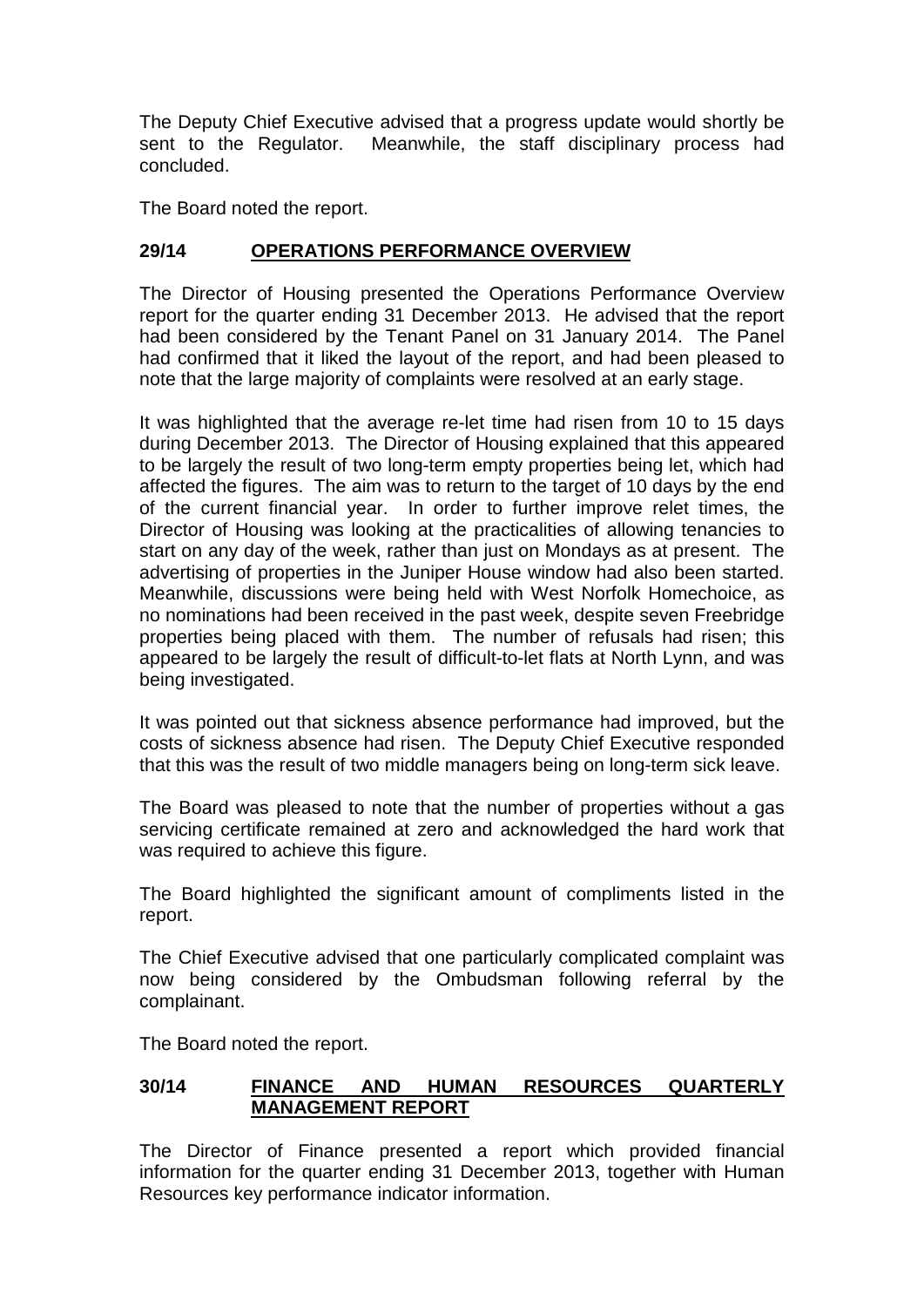The Board noted the report.

### **31/14 TREASURY MANAGEMENT UPDATE**

The Director of Finance presented a report which provided an update on treasury activity for the period 1 April to 31 December 2013.

The Board noted the report.

### **32/14 RISK MANAGEMENT UPDATE**

The Deputy Chief Executive presented a report which detailed risk management activity during the quarter ending 31 December 2013 and provided an update to the Risk Map.

A member requested that, where the update table stated "no further action at present", it would be useful to have an indication of the timescale when further action might be required.

The Board noted the report.

### **33/14 BUSINESS PLAN 2013/14 – THIRD QUARTER UPDATE**

The Chief Executive presented a report which set out the third quarter update to the 2013/14 Business Plan.

The Board noted the report.

### **34/14 SWARM APPRENTICESHIPS UPDATE**

The Director of Housing presented a report which provided an update on the progress of the SWARM Apprenticeship programme.

The Director of Housing advised that the possibility of employing a SWARM apprentice at Providence Street was being investigated.

The Board was pleased at the progress of the programme to date.

The Board noted the report.

### **35/14 URGENT ACTION TAKEN – EMPLOYMENT OF A CLOSE RELATIVE OF AN EXISTING EMPLOYEE**

The Board noted a request for urgent action that had been approved, to enable the Association to employ the close relative of an existing employee.

### **36/14 WORK UPDATE**

The Company Secretary presented the work update, which included the following: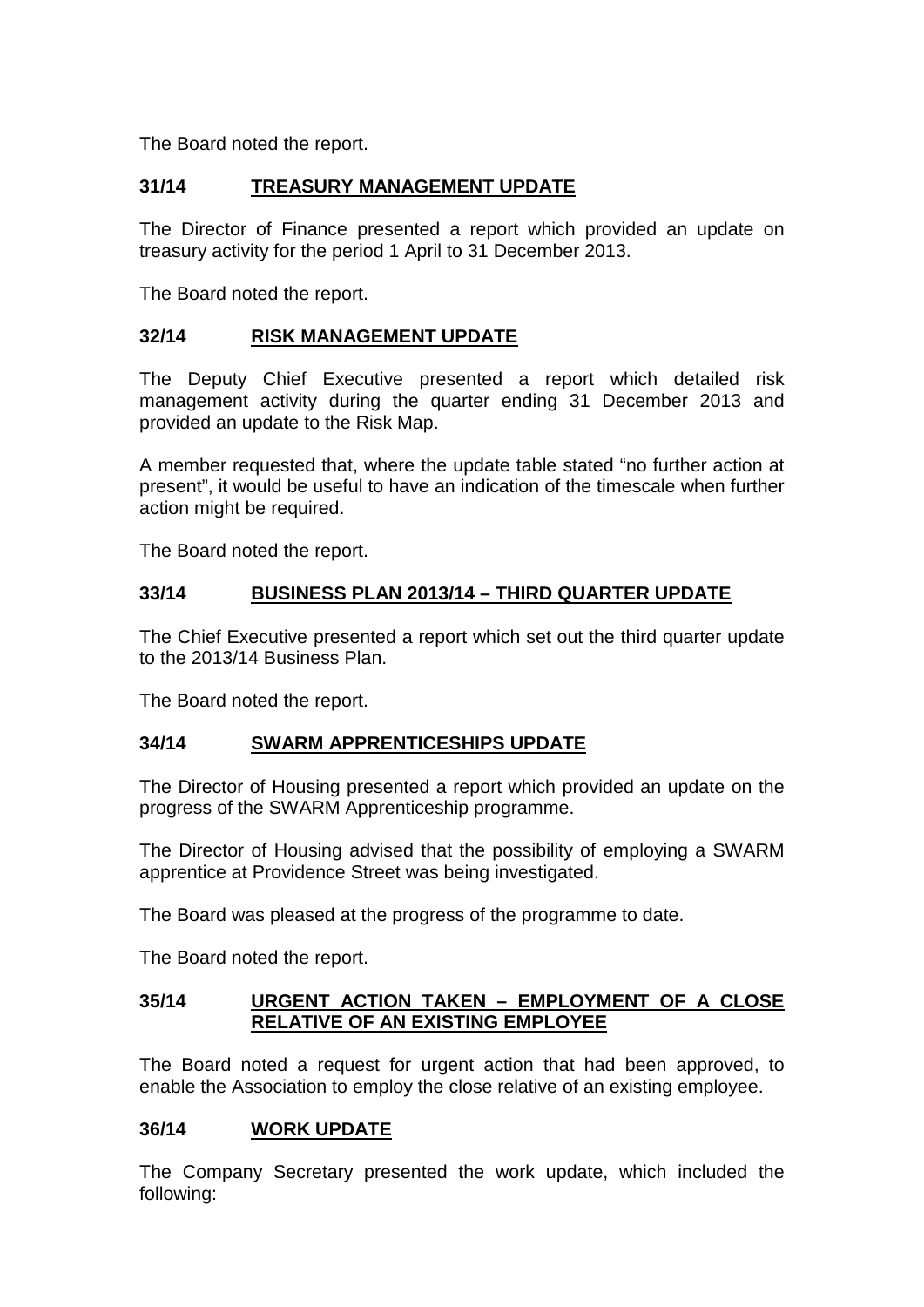- Action Sheet
- Future Work Programme of the Board.

The Board noted the update.

## **37/14 ANY OTHER BUSINESS**

### **(a) Issues Arising from the Audit Committee**

Ian Pinches, Chairman of the Audit Committee, advised that the Committee wished to bring two issues arising from its meeting on 28 January 2014 to the Board's attention.

Firstly, the Committee had received an Internal Audit report on the Hillington Square project. In view of the importance of the project to the organisation, the Committee had asked that the Board be made aware of the report. Overall it was a positive report, with some learning points.

Secondly, the Committee had received an Internal Audit report on the POP/PIP system, the automated system used by Freebridge to raise purchase orders and match the associated invoice upon receipt of goods and services. This report had been critical in a number of areas around the implementation and use of the system. The Director of Finance was taking forward an improvement plan, and it was important that this was progressed. The report had revealed a corporate training need in the use of the system and, as a result, "Resources and Training" had been downgraded to "Adequate" across the organisation in the Internal Audit Service Assurance process for Quarter 3.

The Board was disappointed to note the outcome of the POP/PIP report and the subsequent downgrade to "Resources and Training", but acknowledged that "Resources and Training" had not slipped below "Adequate".

The Deputy Chief Executive reported that, other than the "Resources and Training" downgrade, the Service Assurance process for Quarter 3 had revealed a number of areas of upward trend, and expressed his thanks to the staff involved.

### **(b) Frazer Clement**

The Chairman reported that he had received a letter of resignation from the Board from Frazer Clement, to take effect at the end of this meeting. The resignation was the result of insufficient time available to commit to Board duties.

The Board expressed its disappointment at Frazer's departure and thanked him for his significant contributions during his 17 months on the Board.

Frazer wished Freebridge all the best for the future.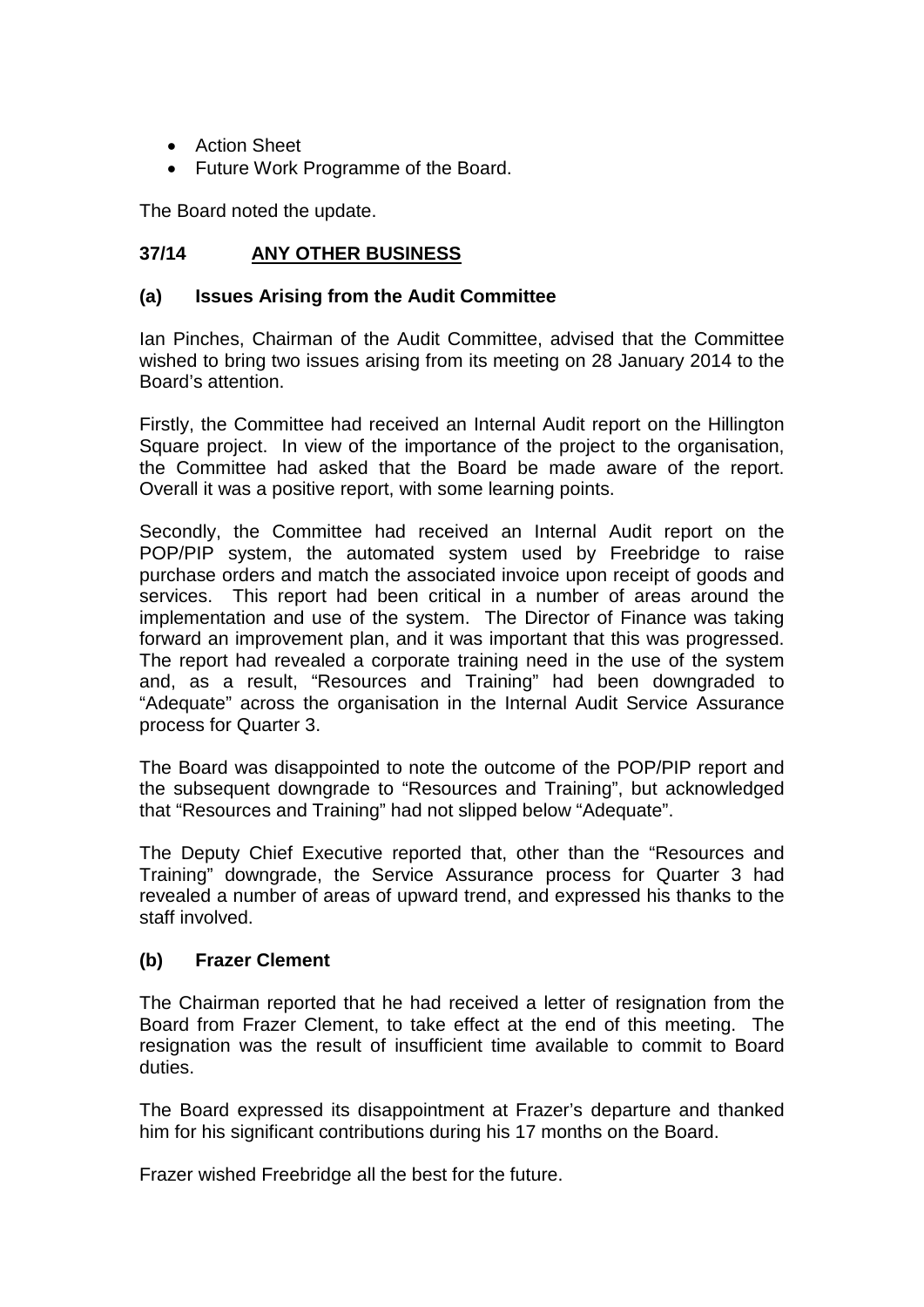The Chairman said that, as a result of Frazer's resignation, there was a vacancy on the Audit Committee. He had asked Colin Sampson to consider taking on the role; the appointment would need to be made at the next Board meeting.

### **(c) Nomination of an Appointed Governor to the Governors' Council of the Queen Elizabeth Hospital, King's Lynn**

The Chairman said that, as previously mentioned to the Board, Freebridge had been invited by the Queen Elizabeth Hospital Trust to nominate a Governor to the Trust's Governors' Council. Following a meeting with the Trust, the role of a Governor had become clearer; it included appointing the Chair and other Non-Executive Directors and setting their salaries, approving "significant transactions", and holding the Board to account. The Trust would prefer a senior representative from Freebridge, ideally either the Chairman or the Chief Executive. The term of office was three years, although Freebridge could change their nomination at any time.

In answer to questions, Ian Pinches, who sat on the Hospital Board, explained that the Trust was obliged to invite partner agencies to nominate Governors. Freebridge had been chosen because the Trust saw opportunities for partnership working and sharing of knowledge, and because it was anticipated that Freebridge would provide a high quality and committed Governor. Although appointed by a corporate body, once on the Council, the Governor would act as an individual.

The Chairman stated that Steve Clark had recently been elected to the Governors' Council in his own right, and offered him his congratulations.

**RESOLVED:** That Ray Johnson be nominated as Freebridge's Appointed Governor to the Governors' Council of the Queen Elizabeth Hospital Trust, King's Lynn.

### **(d) Impact of Welfare Reform**

Colin Sampson reported that he had spoken at a recent Borough Council meeting on Freebridge's work to help tenants affected by reforms to the welfare system.

The Chief Executive said that Freebridge would need to be mindful of the changes to Council Tax relief, taking effect from 1 April 2014, which would result in some tenants having to pay an extra £5.00 a week.

### **(e) Employment of a Close Friend of an Existing Member of Staff**

**Confidential** 

# **(f) Company Secretary Qualification**

The Board congratulated the Company Secretary, who had now completed his examinations to qualify as a Company Secretary. It was highlighted that